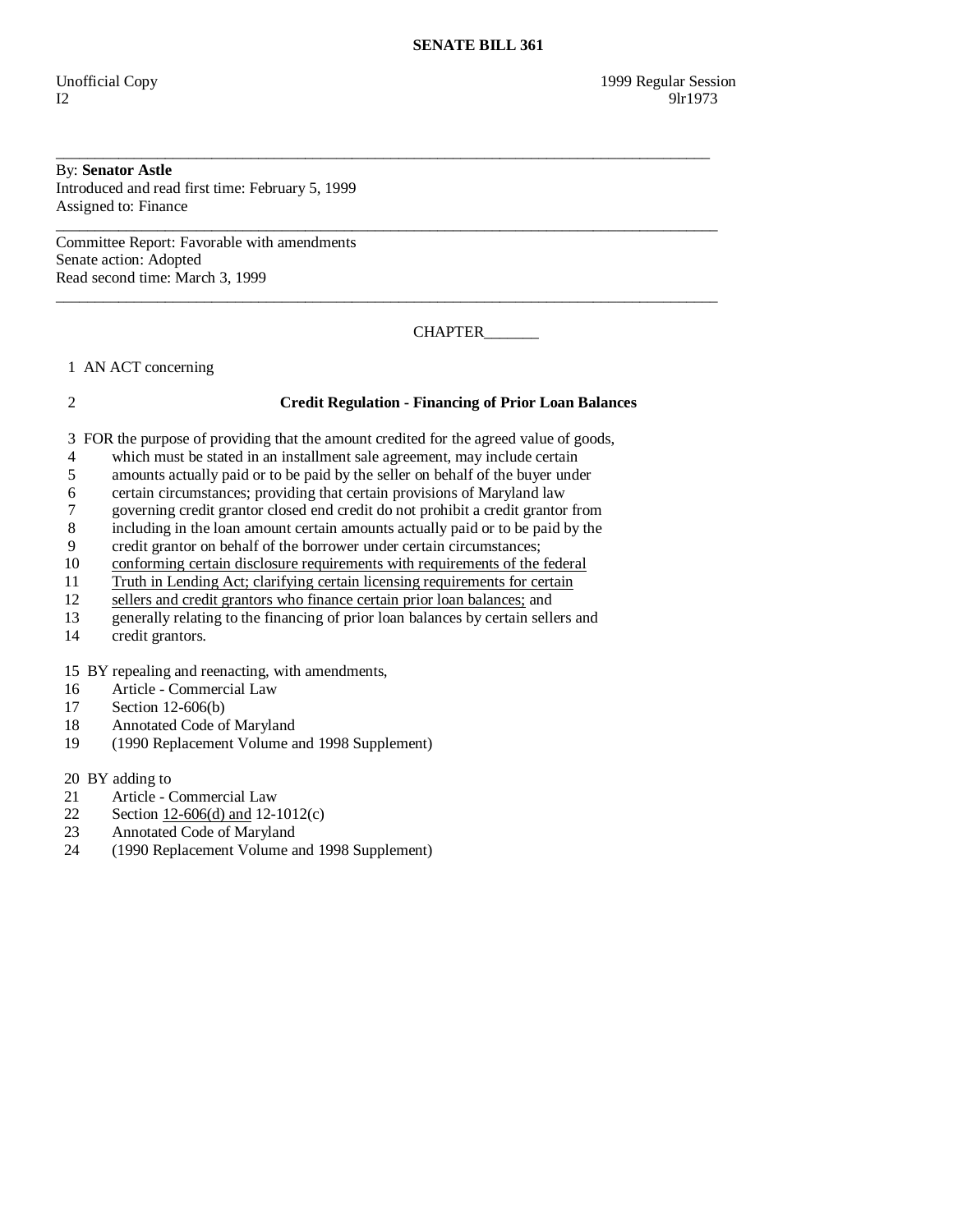| $\mathbf{2}$ | <b>SENATE BILL 361</b>                                                                                                                                                                                                                                                                                                                                                                                                                              |
|--------------|-----------------------------------------------------------------------------------------------------------------------------------------------------------------------------------------------------------------------------------------------------------------------------------------------------------------------------------------------------------------------------------------------------------------------------------------------------|
| 1            | SECTION 1. BE IT ENACTED BY THE GENERAL ASSEMBLY OF<br>2 MARYLAND, That the Laws of Maryland read as follows:                                                                                                                                                                                                                                                                                                                                       |
| 3            | <b>Article - Commercial Law</b>                                                                                                                                                                                                                                                                                                                                                                                                                     |
|              | 4 12-606.                                                                                                                                                                                                                                                                                                                                                                                                                                           |
| 5            | An installment sale agreement also shall state in simple tabular form the<br>(b)<br>6 following separate items in the following order:                                                                                                                                                                                                                                                                                                              |
| 7            | (1)<br>The cash price of the goods sold;                                                                                                                                                                                                                                                                                                                                                                                                            |
| 8            | (2)<br>All charges for delivery, installation, or repair of or other services to<br>9 the goods which, separate from the cash price, are included in the installment sale<br>10 agreement;                                                                                                                                                                                                                                                          |
| 11           | (3)<br>The sum of the cash price in item $(1)$ and the charges for services in<br>12 item $(2)$ ;                                                                                                                                                                                                                                                                                                                                                   |
| 13           | (4)<br>The amount of the buyer's down payment, together with:                                                                                                                                                                                                                                                                                                                                                                                       |
| 14           | A statement of the respective amounts credited for cash, credits,<br>(i)<br>15 and the agreed value of goods, WHICH MAY INCLUDE, IN CONNECTION WITH A SALE,<br>16 THE;                                                                                                                                                                                                                                                                              |
| 17           | A STATEMENT OF AMOUNTS ACTUALLY PAID OR TO BE PAID BY<br>(II)<br>18 THE SELLER PURSUANT TO AN AGREEMENT WITH THE BUYER, ON BEHALF OF THE<br>19 BUYER TO DISCHARGE ANY AMOUNT FINANCED UNDER AN OUTSTANDING LOAN<br>20 AGREEMENT OR INSTALLMENT SALE AGREEMENT OR THE UNPAID PORTION OF THE<br>21 EARLY TERMINATION OBLIGATION UNDER ANY LEASE OR OTHER OBLIGATION OF<br>22 THE LESSEE, WITH RESPECT TO A MOTOR VEHICLE OR OTHER PROPERTY TRADED IN; |
| 23<br>24     | A STATEMENT OF THE NET AMOUNT AVAILABLE TO REDUCE<br>(III)<br>THE CASH PRICE, WHICH IS ITEM (I) OF THIS ITEM LESS ITEM (II) OF THIS ITEM; and                                                                                                                                                                                                                                                                                                       |
| 25           | A description of all goods sufficient to identify them;<br>(IV)<br>(ii)                                                                                                                                                                                                                                                                                                                                                                             |
| 26           | The unpaid balance of the cash price payable by the buyer to the<br>(5)<br>27 seller, which is item $(3)$ less item $(4)$ ;                                                                                                                                                                                                                                                                                                                         |
| 28           | (6)<br>The cost to the buyer of any insurance for the payment of which<br>29 credit is to be extended to the buyer, together with:                                                                                                                                                                                                                                                                                                                  |
| 30           | (i)<br>The amount or extent of the insurance;                                                                                                                                                                                                                                                                                                                                                                                                       |
| 31           | The expiration date of the insurance;<br>(ii)                                                                                                                                                                                                                                                                                                                                                                                                       |
| 32           | The party to whom the insurance is payable; and<br>(iii)                                                                                                                                                                                                                                                                                                                                                                                            |

 33 (iv) A concise description of the coverage, including, if the goods sold 34 include a motor vehicle, a definite statement in 12-point bold type or larger as to